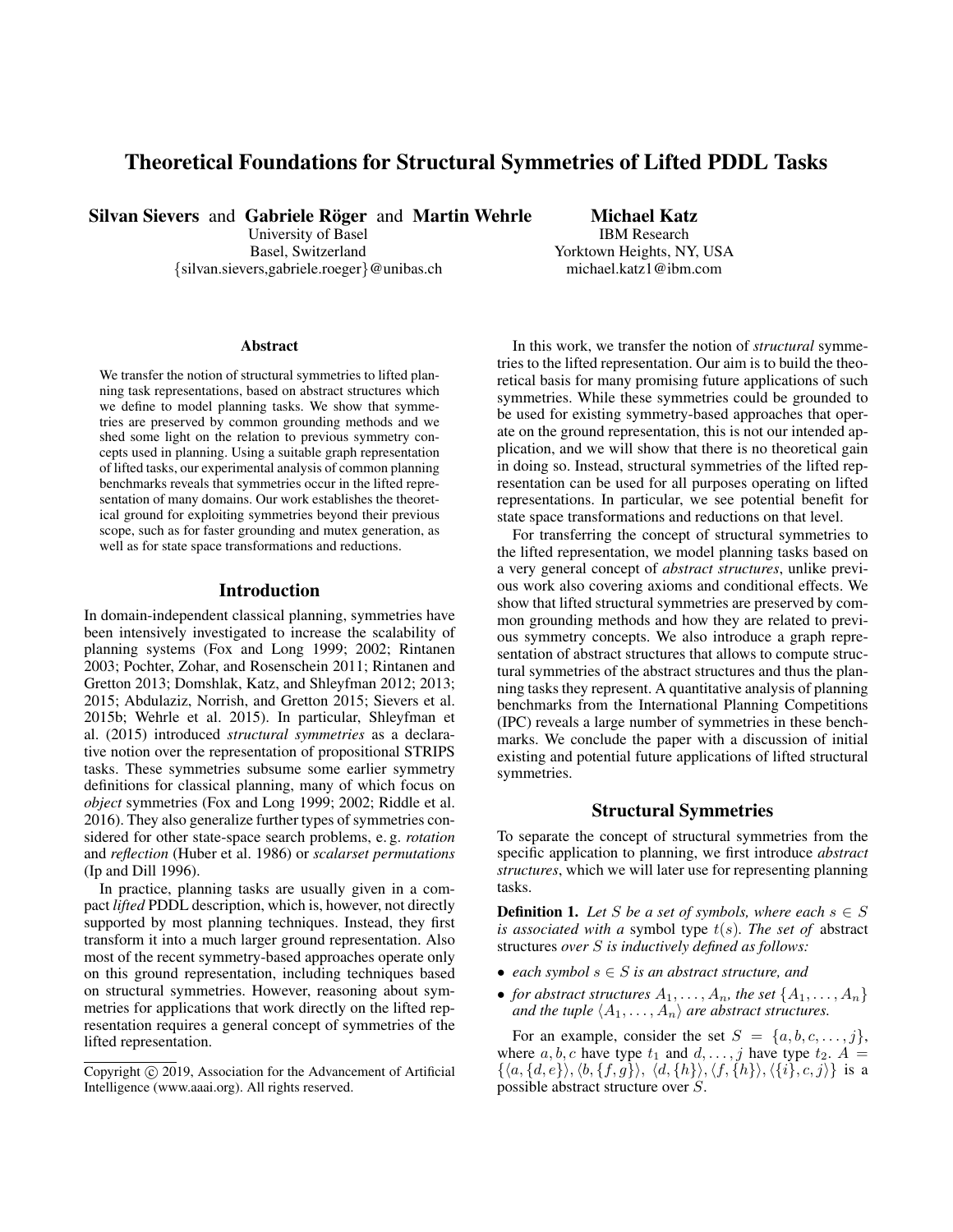Informally speaking, a structural symmetry for an abstract structure is a permutation of the symbols that preserves the structure as well as the types of the symbols.

**Definition 2.** *A* symbol mapping  $\sigma$  *over a set of symbols S is a permutation of* S *such that for all*  $s \in S : t(\sigma(s)) = t(s)$ *.* 

In the example, permutation  $\sigma_1$  that swaps a with b, d with  $f$  and  $e$  with  $g$  and maps all other symbols onto themselves is a symbol mapping over  $S$ . Any permutation that maps  $a$  on d is not a symbol mapping because  $t(a) = t_1 \neq t_2 = t(d)$ .

Definition 3. *For an abstract structure* A *over* S *and a symbol mapping*  $\sigma$  *over S*, *the* abstract structure mapping  $\tilde{\sigma}(A)$ *is defined as follows:*

$$
\tilde{\sigma}(A) := \begin{cases} \sigma(A) & \text{if } A \in S \\ \{\tilde{\sigma}(A_1), \dots, \tilde{\sigma}(A_n)\} & \text{if } A = \{A_1, \dots, A_n\} \\ \langle \tilde{\sigma}(A_1), \dots, \tilde{\sigma}(A_n) \rangle & \text{if } A = \langle A_1, \dots, A_n \rangle \end{cases}
$$

*We call*  $\sigma$  *a* structural symmetry *for*  $A$  *if*  $\tilde{\sigma}(A) = A$ *.* 

The identity function on  $S$  is a trivial structural symmetry. In the example, also the earlier symbol mapping  $\sigma_1$  is a structural symmetry for A because  $\tilde{\sigma}_1(A)$  =  $\{\langle b, \{f, g\}\rangle, \langle a, \{d, e\}\rangle, \langle f, \{h\}\rangle, \langle d, \{h\}\rangle, \langle \{i\}, c, j\rangle \}$ A. In contrast, symbol mapping  $\sigma_2$  that swaps a with b, d with g and e with  $f$  (and keeps all other symbols stable) is *not* a structural symmetry for A: while its application preserves some parts of A, it does not preserve *all* of them. For example,  $\tilde{\sigma}_2(\langle a, \{d, e\}\rangle) = \langle b, \{g, f\}\rangle$  and vice versa and both are in set A but  $\tilde{\sigma}_2(\langle d, \{h\}\rangle) = \langle g, \{h\}\rangle \notin A$ .

We establish that the set of all structural symmetries for an abstract structure A forms a group under function composition. We will not only exploit this property in later theorems but it will also provide the basis for the actual computation of such symmetries.

Lemma 1. *Given an abstract structure* A *over a finite set of symbols* S*, let* Γ(A) *be the set of all structural symmetries for* A. Then  $\Gamma(A)$  *is a group.* 

*Proof.* To show that a set of permutations of a finite set forms a group under composition, it is sufficient to show that it is nonempty and closed under composition. It is easy to verify that the identity symbol mapping always is a structural symmetry, and for  $\sigma_1, \sigma_2 \in \Gamma(A)$  also  $\sigma := \sigma_1 \circ \sigma_2 \in \Gamma(A)$  because  $\tilde{\sigma}(A) = \tilde{\sigma}_1(\tilde{\sigma}_2(A)) = \tilde{\sigma}_1(A) = A$ .  $\Gamma(A)$  because  $\tilde{\sigma}(A) = \tilde{\sigma}_1(\tilde{\sigma}_2(A)) = \tilde{\sigma}_1(A) = A$ .

# Planning Tasks as Abstract Structures

To apply the general notion of structural symmetries to planning, we define planning tasks as abstract structures.

Definition 4. *We call a finite set of symbols* S *a* set of symbols for planning *if the associated symbol types are from* {Object*,* Variable*,* FluentPredicate*,* DerivedPredicate*,* Function*,* Negation} ∪ <sup>N</sup> *and there is at most one symbol of type* Negation*.*

We also refer to symbols of type  $T$  as  $T$  symbols. Let  $S$ be a set of symbols for planning. For convenience, we define some notions for abstract structures over S:

- An *atom* is a tuple  $\langle P, x_1, \ldots, x_n \rangle$  of symbols with  $t(P) \in \{FluentPredicte, DerivedPredicte\}$ , and for  $i \in \{1 \ldots, n\}, t(x_i) \in \{Object, Variable\}.$  The atom is *fluent* if  $t(P) = FluentPredicte$ , otherwise it is *derived*.
- A *literal* is either an atom or an abstract structure  $\langle \neg, A \rangle$ where  $t(\neg)$  = *Negation* and *A* is an atom.
- A *function term* is a tuple  $\langle f, x_1, \ldots, x_n \rangle$  of symbols with  $t(f) = Function$ , and for  $i \in \{1 \ldots, n\}$ ,  $t(x_i) \in$ {Object, Variable}.
- A *function assignment* is a tuple  $\langle F, v \rangle$  where F is a function term and v is a symbol with  $t(v) \in \mathbb{N}$ .

Structures without Variable symbols are called *ground*.

**Definition 5.** *A* planning task *is an abstract structure*  $\Pi$  =  $\langle O, A, s_0, s_* \rangle$  *over a set of symbols* S *for planning, where* 

- $\bullet$  O is a set of operators, each of the form  $o =$  $\langle \text{params}, \text{pre}, \text{eff}, \text{cost} \rangle$  where
	- params *is a set of* Variable *symbols,*
	- pre *is a set of literals where all occurring variables are from* params*,*
	- eff *is a set of universally quantified conditional effects, each of the form*  $\langle vars, cond, lit \rangle$ *, where vars is a set of* Variable *symbols,* cond *is a set of literals and* lit *is a literal of a fluent atom. All variables occurring in* cond *and* lit *are from* params ∪ vars*.*
	- cost *is a symbol* <sup>v</sup> *with* <sup>t</sup>(v) <sup>∈</sup> <sup>N</sup> *or a function term where all occurring variables are from* params*;*
- A is a set of axioms, each of the form  $a =$  $\langle \text{params}, \text{pre}, \text{eff} \rangle$  where params and pre are defined as *for operators above and* eff *is a derived atom where all occurring variables are from* params*. The set of axioms must be stratifiable.*<sup>1</sup>
- $s_0$  *is a set of fluent ground atoms and consistent ground function assignments, i. e. assignments with identical function term are identical;*
- $s<sub>+</sub>$  *is a set of ground literals.*

## *W.l.o.g. all occurring sets of* Variable *symbols are disjoint.*

We assume syntactically unique elements, such as operators, axioms, etc., and thus there is no need for naming the elements, which can be identified by their structure.

This definition of planning tasks corresponds to *normalized PDDL planning tasks* as used by Helmert (2009), extended with support for action costs. We refer to such a planning task as *lifted* task or as *lifted representation* of a task.

Figure 1 shows an operator (from the SPANNER domain) in PDDL representation and as abstract structure. The operator picks up a spanner at a location. Since it does not have all-quantified effects or (non-trivial) effect conditions, the first two elements of each effect are empty.

A *ground* planning task (or *ground representation* of a task) contains no Variable symbols. The semantics of a (lifted) planning task is defined via its induced ground planning task, which we define in the following.

<sup>&</sup>lt;sup>1</sup> Stratifiability (Thiébaux, Hoffmann, and Nebel 2005) ensures that the result of axiom evaluation is well-defined.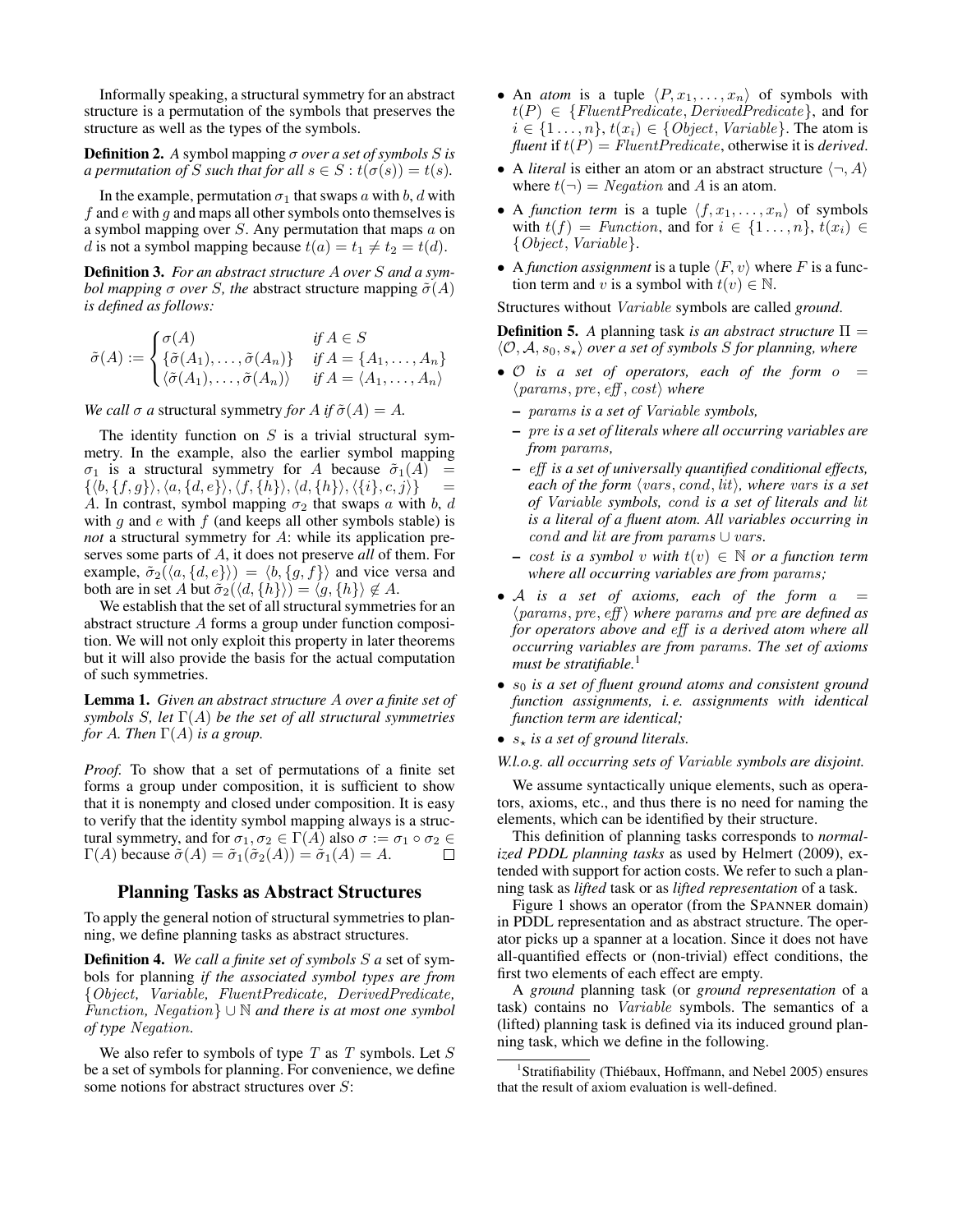```
(:action pick-up
        :parameters (?s ?l)
        :precondition
             (and (LOCATION ?l)
                   (SPANNER ?s)
                   (bob-at ?l)
                   (spanner-at ?s ?l))
        :effect
             (and (not (spanner-at ?s ?l))
                   (carrying ?s)
                   (increase (total-cost) 1)))
\{\{s, l\},\}
```
 $\{$ langlelocation, l \rangle, $*bob*-at, l \rangle,$  $*spanner*-at, *s*, l \rangle\},$  $\{\langle \emptyset, \emptyset, \langle \neg, \langle spanner-at, s, l \rangle \rangle, \langle \emptyset, \emptyset, \langle carrying, s \rangle\}, 1 \rangle$ 

Figure 1: Operator from the SPANNER domain in PDDL representation and as abstract structure.

For a set S of symbols for planning, we define  $Objs(S) =$  $\{s \in S \mid t(s) = Object\}$ . For sets X and Y, we denote the set of all functions  $\tilde{f} : X \to Y$  by  $X^Y$ . We call a function m that maps from the *Variable* symbols in S to  $Objs(S)$ a *variable mapping* and write  $\tilde{m}(S)$  for the natural extension of  $m$  to abstract structures, where symbols outside the domain of  $m$  are mapped to themselves.

Grounding instantiates operators and axioms with all possible variable assignments and expands universal effects.

**Definition 6.** *For a (lifted) planning task*  $\Pi = \langle \mathcal{O}, \mathcal{A}, s_0, s_\star \rangle$ *over* S*, the* induced ground *planning task is defined as*  $ground(\Pi) = \langle ground(\mathcal{O}), ground(\mathcal{A}), s_0, s_* \rangle$  *over* S *with* 

•  $ground(\mathcal{O}) = \bigcup_{o \in \mathcal{O}} \text{opground}(o)$ *, where* 

$$
opground(\langle params, pre, eff, cost \rangle)
$$
  
= { $\langle \emptyset, \tilde{m}(pre), \tilde{m}(expand(eff)), \tilde{m}(cost) \rangle$  |  
 $m \in params^{Objs(S)}$ }, with  
 $expand(eff)$   
= { $\langle \emptyset, \tilde{n}(cond), \tilde{n}(lit) \rangle$  |  
 $\langle vars, cond, lit \rangle \in eff, n \in vars^{Objs(S)}$ }

•  $ground(\mathcal{A}) = \bigcup_{a \in \mathcal{A}}arground(a)$ *, where* 

```
arground(\langleparams, pre, eff \rangle)
```

$$
= \{ \langle \emptyset, \tilde{m}(pre), \tilde{m}(eff) \rangle \mid m \in params^{Objs(S)} \}.
$$

A *state* of a ground planning task  $\Pi = \langle O, A, s_0, s_* \rangle$  over S is a set of ground atoms. A *fluent* state s is a subset of the fluent ground atoms. The associated *derived* state  $\llbracket s \rrbracket$  results from s by evaluating the axioms as in stratified logic programming. A state s *satisfies* a set C of ground literals if all atoms in  $C$  are also in  $s$ , no negated atom from  $C$ occurs (positively) in  $s$  and  $C$  is consistent. A ground operator  $o = \langle \emptyset, pre, eff, cost \rangle$  is *applicable* in a fluent state s if  $\llbracket s \rrbracket$  satisfies pre and  $s_0$  contains a function assignment for cost if it is a function term. The (fluent) successor state  $s[0]$  contains a fluent ground atom a if there is an effect  $\langle \emptyset, cond, a \rangle \in eff$  such that [s] satisfies cond or if  $a \in s$ 



Figure 2: Exemplary initial state of a SPANNER task.

and there is no  $\langle \emptyset, cond, \langle \neg, a \rangle \rangle \in eff$  where  $\llbracket s \rrbracket$  satisfies *cond.* The (fluent) *initial state* consists of the atoms in  $s<sub>0</sub>$ .

The semantics of Π can naturally be represented via its induced *transition graph*, which is the labeled transition system  $\mathcal{T}_{\Pi} = \langle D, L, T, \lbrack s_0 \rbrack, G \rangle$  where D is the set of derived states of  $\Pi$ , L corresponds to  $\mathcal{O}$ , and whenever  $o =$  $\langle \emptyset, pre, eff, cost \rangle \in \mathcal{O}$  is applicable in fluent state s, there is a transition  $\langle s, s \mid s[0] \rangle \in T$  labeled with o. The cost of the transition is the value assigned to *cost* in  $s_0$  if it is a function term and its (natural number) type otherwise. The set of goal states G consists of all  $s \in D$  that satisfy  $s_{\star}$ . A *plan* for  $\Pi$  is a sequence of labels (thus operators) along a path in  $\mathcal{T}_{\Pi}$  from  $\|s[0]\|$  to a state from G. Its *cost* is the accumulated label costs of the sequence. *Satisficing* planning deals with finding plans of any cost whereas *optimal* planning is only interested in plans with minimal cost among all plans. For a lifted planning task, its transition graph is defined as the transition graph of the induced ground task.

As a running example, consider a planning task of the IPC domain SPANNER with the initial state shown in Figure 2. The goal of BOB, initially at the location SHED, is to tighten the two nuts NUT1 and NUT2 located at the GATE, using the spanners SP1 and SP2, initially at the location MID-DLE. It does not matter which spanner is used for which nut, but spanners can only be used once. Operators  $Move(X, Y)$ move BOB from X to Y, however there are only one-way connections from the SHED to the MIDDLE and from the MID-DLE to the GATE. Operators  $PICK-UP(X, Y)$  let BOB pick up the spanner X at location Y, and once picked up, spanners cannot be dropped again.

In the lifted representation of the task, there are two structural symmetries: the two spanners are symmetric to each other, and so are the two nuts, because both the spanners and the nuts are at the same location initially, the nuts both need to be tightened in the goal, and the same operators work with the spanners and the nuts, respectively. In the abstract structure modeling the planning task, both the spanners and the nuts are modeled as symbols (because they are PDDL objects), and hence the two mentioned structural symmetries permute the corresponding symbols and all abstract (sub)structures of the planning tasks where the spanners or nuts are mentioned.

Note that our symmetries *stabilize* both the initial state and the goal, i. e. parts of a planning task can only be considered symmetric if they are symmetric in the initial state and the goal. This differs from structural symmetries of a ground representation in previous work; e. g. Shleyfman et al. (2015) do not stabilize the initial state because it is not necessary for symmetry-based pruning in a forward search. With a lifted representation, not stabilizing the initial state causes some difficulties due to the specification of PDDL: function assignments and all "static" information (e.g. hard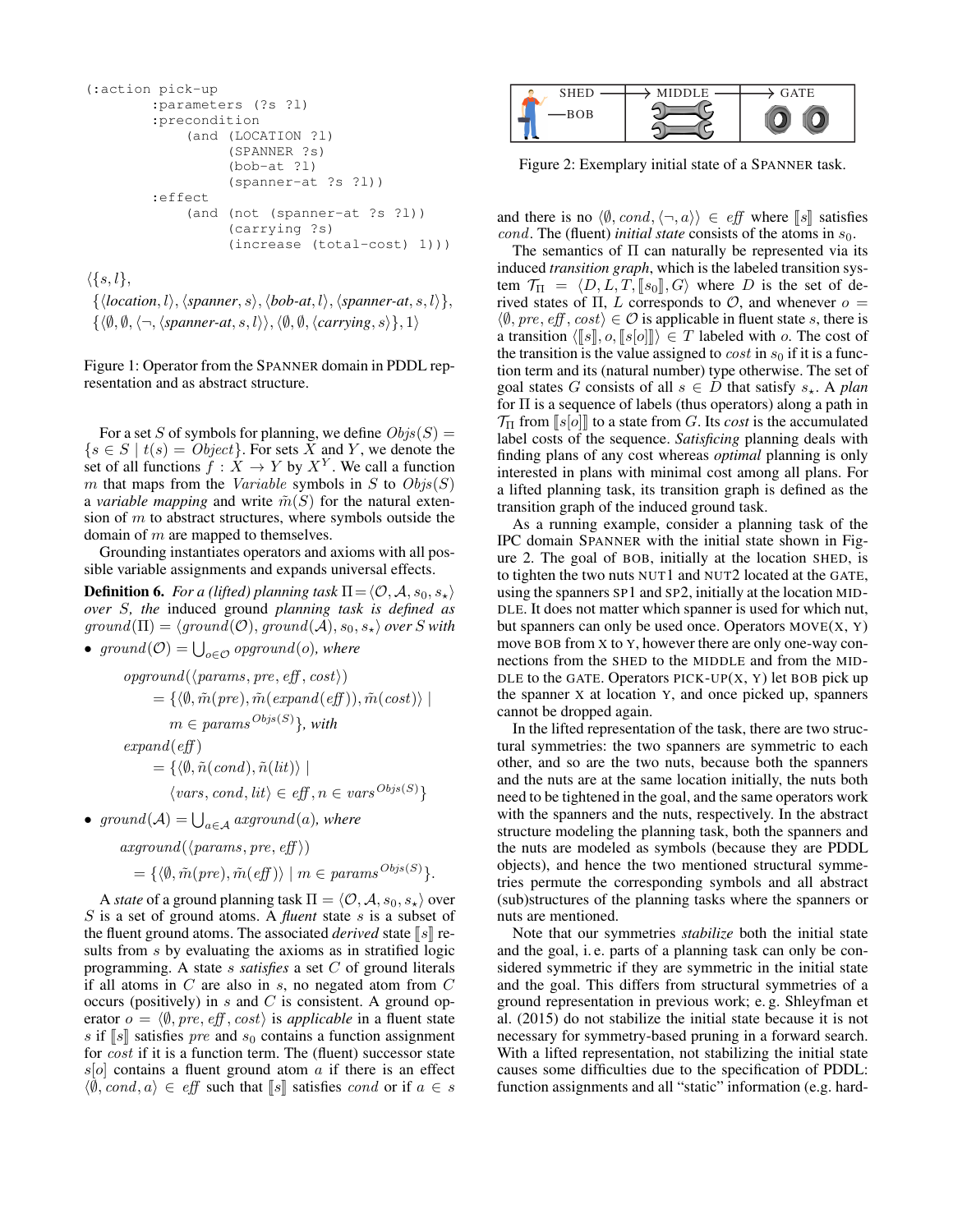coded connectivity information) are specified in the initial state, and this information would be lost. However, all applications we have in mind are based on a reachability analysis, for which stabilizing the initial state is essential. In contrast, for most applications we do not need to stabilize the goal, which we can achieve by simply dropping it from the abstract structure.

# Structural Symmetries and Grounding

To ensure that our symmetries can also be applied to ground representations and hence are also symmetries in the sense of previous work, we will first establish that structural symmetries of the lifted representation are also structural symmetries of the *induced* ground representation, and then discuss this issue in the light of *optimized* grounding.

**Theorem 1.** Let  $\sigma$  be a symbol mapping over S. If  $\sigma$  is a *structural symmetry for a planning task*  $\Pi = \langle O, A, s_0, s_\star \rangle$ *over S*, then  $\sigma$  *is a structural symmetry for ground*( $\Pi$ )*.* 

*Proof.* For better readability, in the following we use subscripts  $\downarrow$  to denote ground abstract structures in contrast to lifted ones. We have to show that  $ground(\Pi)$  =  $\tilde{\sigma}(ground(\Pi))$  and start with  $ground(\mathcal{A}) = \tilde{\sigma}(ground(\mathcal{A})).$ Consider  $a_{\downarrow} = \langle \emptyset, pre_{\downarrow}, eff_{\downarrow} \rangle \in \mathit{ground}(\mathcal{A})$ . Since  $a_{\downarrow}$  is in ground(A) there must be an axiom  $a =$  $\langle \text{params}, \text{pre}, \text{eff} \rangle \in A$  and a variable mapping m such that  $a_{\downarrow} \in \text{arground}(a)$ . Since  $\sigma$  is a structural symmetry of A, also  $\tilde{\sigma}(a) \in A$ . Consider  $m' := \sigma \circ m \circ \sigma^{-1} \in$  $\tilde{\sigma}(params)^{Obj_S(S)}$ . Variable mapping m' grounds  $\tilde{\sigma}(a)$  to  $a' := \langle \emptyset, \tilde{m}'(\tilde{\sigma}(pre)), \tilde{m}'(\tilde{\sigma}(eff))) \rangle \in \mathit{arground}(\tilde{\sigma}(a)).$  It holds that  $\tilde{m}'(\tilde{\sigma}(pre)) = \{\tilde{m}' \circ \tilde{\sigma}(p) \mid p \in pre\} =$  $\{\tilde{\sigma} \circ \tilde{m}(p) \mid p \in pre\} = \tilde{\sigma}(\{\tilde{m}(p) \mid p \in pre\}) = \tilde{\sigma}(pre_{\downarrow})$ (\*). Analogously, we can show that  $\tilde{m}'(\tilde{\sigma}(eff)) = \tilde{\sigma}(eff_{\downarrow}),$ so overall  $a' = \tilde{\sigma}(a_{\downarrow})$ . Therefore, for each  $a \in ground(\mathcal{A})$ , also  $\tilde{\sigma}(a)$  is in ground(A), and, since  $\tilde{\sigma}$  is a permutation on  $\Pi$ ,  $\tilde{\sigma}(\text{ground}(\mathcal{A})) = \text{ground}(\mathcal{A}).$ 

Establishing  $ground(\mathcal{O}) = \tilde{\sigma}(ground(\mathcal{O}))$  technically works analogously, with the addition that we also have to use argument (\*) for the effect condition of operators.

As  $s_0$  and  $s_{\star}$  of the induced ground task are the same as in the lifted task, we immediately get  $\tilde{\sigma}(s_0) = s_0$  and  $\tilde{\sigma}(s_\star) =$  $s_{\star}$ , and hence overall ground(Π) =  $\tilde{\sigma}(ground(\Pi))$ .

In practice, the induced ground task is typically too large to be represented and computed in reasonable time (e. g., Helmert 2009). We say that a grounding algorithm is *optimized* if it removes (some, not necessarily all) irrelevant parts of the task representation (e.g., Köhler and Hoffmann 2000). Such grounding is *correct* if the reachable part of the transition graph is not affected. We write  $ground_{opt}(\Pi)$  for a correct optimized grounding of Π.

## Observation 1. *A structural symmetry for a planning task* Π *is not necessarily a structural symmetry for ground*<sub>*opt*</sub> $(\Pi)$ *.*

PICK-UP(SP1, SHED) has been been removed, and all other (inapplicable) instantiations of PICK-UP are still present.<sup>2</sup> Then the structural symmetry swapping the spanners in  $\Pi$  is *not* a structural symmetry of  $ground_{opt}(\Pi)$ , because PICK-UP(SP2, SHED) has no symmetric counterpart.

However, this exploits that the grounding algorithm removes one unreachable operator but retains a symmetric one. This would be a very atypical behavior of a rational grounding algorithm. We say that a grounding algorithm is *rational* if it never removes a component (such as an operator or an atom) and at the same time keeps its symmetric component. We denote the resulting ground task by  $ground_{rat}$ (II). Note that in particular the induced ground representation corresponds to a trivial rational grounding.

#### Theorem 2. *If* σ *is a structural symmetry for a planning task*  $\Pi$ *, then it is a structural symmetry for ground<sub>rat</sub>* $(\Pi)$ *.*

*Proof sketch.* In Theorem 1, we have shown that every structural symmetry of  $\Pi$  is a structural symmetry of the induced ground representation. Rational grounding can omit some components that occur in the induced ground representation but it always either removes all or none of the symmetric components. Hence any structural symmetry must be preserved through rational grounding.  $\Box$ 

We conclude that with any rational grounding approach, our symmetries correspond to symmetries of the grounded representation, and hence we can safely exploit symmetries of the lifted representation for any application.

We find this result more relevant in practice than Observation 1 because we are not aware of any non-hypothetical non-rational grounding algorithm. In particular, approaches based on a reachability analysis, such as the one used in Fast Downward (Helmert 2009), are naturally rational.

Symmetries of the lifted representation define mappings of predicates and objects of a planning task, and as such induce a mapping of ground atoms as used in (propositional) ground representations of planning tasks.<sup>3</sup> However, according to the above theorem, such grounding of lifted symmetries with rational grounding algorithms cannot result in finding more symmetries compared to directly computing structural symmetries of the ground representation, and hence such an application of our symmetries is fruitless.

## Relation to Previous Notions of Symmetry

Fox and Long (1999) consider *object symmetries* from the lifted task representation, where objects are symmetric if they cannot be distinguished in the initial state and the goal, i. e. permuting them does not affect these parts of the task description. This requires that objects do not occur in operators. For tasks that mention objects in operators, Fox and

As an example for this observation, consider again the SPANNER task in Figure 2. As we have seen before, in the lifted representation, the spanners are symmetric to each other, and so are the nuts. However, consider the ground representation  $ground_{opt}(\Pi)$  in which only the ground operator

<sup>&</sup>lt;sup>2</sup>While this might not necessarily be the result of a any existing implementation of a grounding algorithm, it could be the result of some correct optimized grounding algorithm.

<sup>&</sup>lt;sup>3</sup>A further transformation of a symmetry into finite domain representation (FDR) (Helmert 2009) is not as straight-forward in general but it is trivial in the common case of a *rational* transformation, i. e. if the transformation treats symmetric ground atoms symmetrically when grouping ground atoms into FDR variables.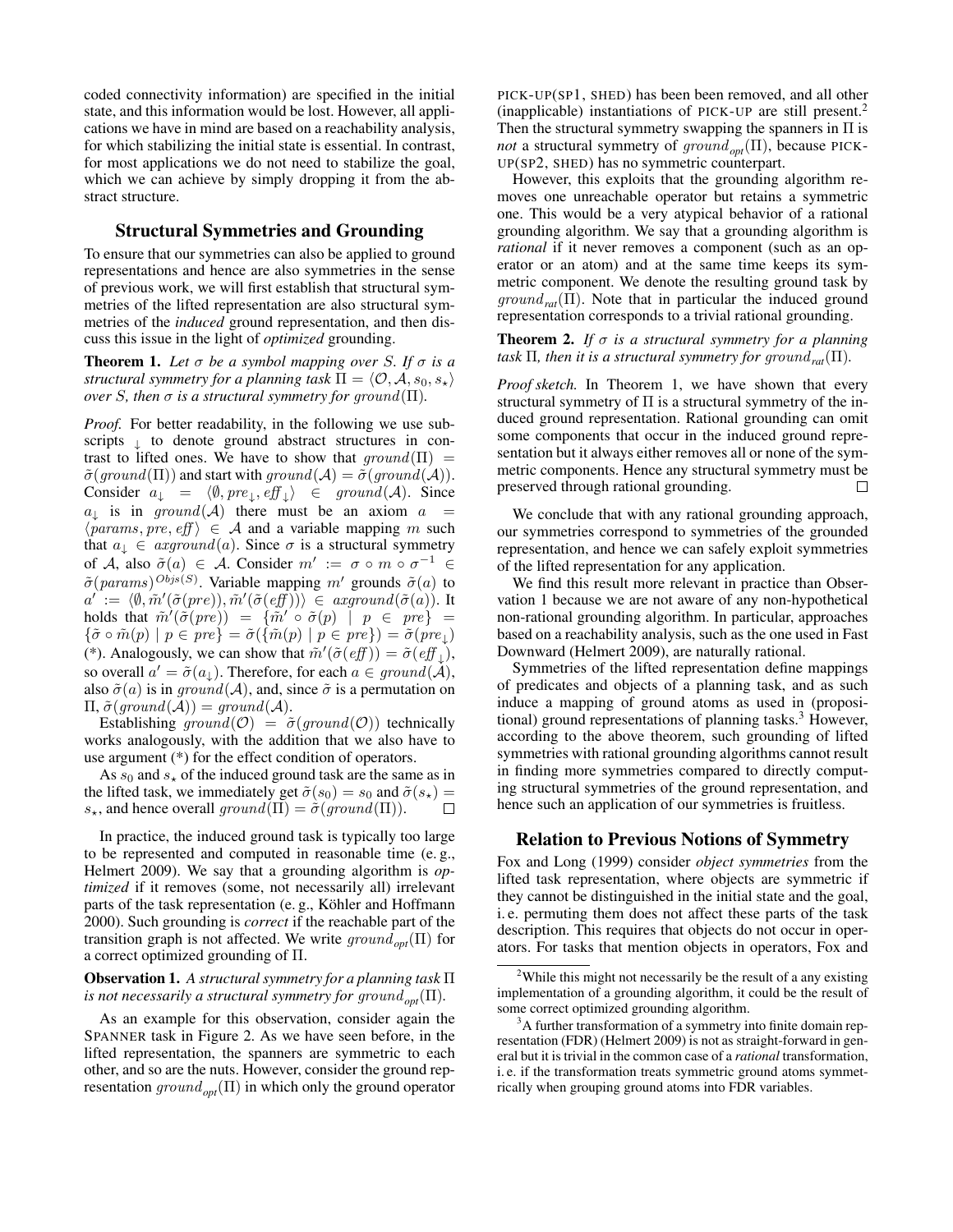Long use a task reformulation that identifies these objects in the initial state with the help of additional unary predicates. Operators then require these predicates to be true instead of the specific objects. This prevents such objects to be symmetric with any other object.

The detected object symmetries are structural symmetries in the sense of our definition, where all non-objects symbols are mapped to themselves. However, due to the different treatment of operators, we can find additional such symmetries that the method by Fox and Long cannot detect.

Shleyfman et al. (2015) already introduced *structural symmetries* for STRIPS planning tasks. These symmetries are also structural symmetries in the sense of our definition, but representing planning tasks as different abstract structures. In the following, we denote this other representation the *propositional* task representation. The main difference is that the set of symbols consists of the ground atoms. Ground atoms are therefore not represented as tuples but as symbols.

The different symbol set already gives rise to symmetries that are not symmetries of our task representation: consider a task in propositional representation that has a symmetry  $\sigma'$  with  $\sigma'(P(a)) = P(a)$  and  $\sigma'(P(b)) = Q(b)$ . In our abstract structure representation this task cannot have an analogous symmetry  $\sigma$  because  $\tilde{\sigma}(\langle P, a \rangle) = \langle P, a \rangle$  implies  $\sigma(P) = P$ , so  $\tilde{\sigma}(\langle P, b \rangle) = \langle P, \tilde{\sigma}(b) \rangle \neq \langle Q, b \rangle$ .

Vice versa, for ground planning tasks, each structural symmetry  $\sigma$  of our task representation corresponds to a structural symmetry  $\sigma'$  of the propositional representation. The key idea of the proof is to define  $\sigma'$  as  $\sigma'(P(c_1, \ldots, c_n)) = \sigma(P)(\sigma(c_1), \ldots, \sigma(c_n))$ . A full proof requires a definition of task equivalence bridging the formalisms and an extension of Shleyfman et al.'s definition to axioms and conditional effects. As both are straight-forward but lengthy, we refrain from including them in this paper.

Together with Theorem 2, this observation emphasizes the lack of theoretical gain in grounding structural symmetries of the lifted representation. Instead, structural symmetries of the lifted representation can be utilized for applications that work on this lifted representation, and these symmetries are symmetries in the same sense as in previous work.

A second aspect where our symmetries are similar to those of Shleyfman et al. is that they are *transition graph symmetries*. Since Shleyfman et al. did not cover axioms and conditional effects, we discuss transition graph symmetries independently. A transition graph symmetry of a planning task is a goal-stable automorphism of the induced transition graph of the task, i. e. a mapping of derived states and operators, preserving transitions with costs as well as goal states.

**Theorem 3.** Let  $\Pi = \langle O, A, s_0, s_\star \rangle$  *be a ground planning task over* S *and let* σ *be a structural symmetry for* Π*. Then* σ˜ *(viewed as a function on the states and operators) is a transition graph symmetry of*  $\mathcal{T}_{\Pi}$ *.* 

*Proof.* We have to show that  $\tilde{\sigma}$  preserves transitions and their cost as well as goal states of  $\mathcal{T}_{\Pi}$ . We begin with showing the former. Let  $\langle s, s[0] \rangle$  be a transition of  $\mathcal{T}_{\Pi}$ where s is a fluent state and  $o = \langle \emptyset, pre, eff, cost \rangle \in \mathcal{O}$ an operator such that  $\llbracket s \rrbracket$  satisfies pre. Then  $\tilde{\sigma}(\llbracket s \rrbracket)$  satisfies the precondition of  $\tilde{\sigma}(o)$  and  $\tilde{\sigma}(s)[\tilde{\sigma}(o)] = \tilde{\sigma}(s[o])$ . The (stratified) evaluation of the axioms deriving  $\llbracket s[\omega] \rrbracket$ from  $s[*o*]$  directly translates to a symmetric axiom evaluation deriving  $\lbrack \lbrack \tilde{\sigma}(s[o]) \rbrack$  from  $\tilde{\sigma}(s[o])$ . So overall, also  $\langle \tilde{\sigma}([\![s]\!]) , \tilde{\sigma}(o), \tilde{\sigma}([\![s[\sigma]\!]) \rangle$  is a transition of  $\mathcal{T}_{\Pi}$ . The other direction follows directly from the same argument and the fact that  $\sigma^{-1}$  is a structural symmetry for  $\Pi$  (because the set of symmetries of Π form a group, c. f. Lemma 1).

To show that costs are preserved, let  $F$  be the function term specifying the cost of operator  $o$ . Let  $s_0$  contain a function assignment  $\langle F, c \rangle$  for some numeric value c. Then all transitions induced by o have the same cost c. As  $\sigma(c) = c$ and  $\tilde{\sigma}(s_0) = s_0$ , this implies that  $s_0$  contains a function assignment  $\langle \tilde{\sigma}(F), c \rangle$ , so that all transitions induced by  $\tilde{\sigma}(o)$ have the same cost c. As  $\tilde{\sigma}(s_\star) = s_\star$  implies that  $\llbracket s \rrbracket$  satisfies  $s_{\star}$  iff  $\tilde{\sigma}(\llbracket s \rrbracket)$  satisfies  $s_{\star}$ ,  $\tilde{\sigma}$  preserves the set of goal states states.

# Computation

Pochter, Zohar, and Rosenschein (2011) already established that symmetries can be computed as automorphisms of the so-called problem description graph (PDG). Later on, Shleyfman et al. (2015) showed that PDG symmetries correspond to structural symmetries under the assumption that the task specification does not contain redundant propositions. In the following we introduce a suitable graph representation for general abstract structures.

Definition 7. *Let* A *be an abstract structure over* S*. The* abstract structure graph (ASG) *ASG<sub>A</sub> is the colored digraph*  $\langle N, E \rangle$ , that contains the following nodes and edges:

- N *contains a node* A *for the abstract structure* A*. If* N contains a node for  $A' = \{A_1, \ldots, A_n\}$  or  $A' =$  $\langle A_1, \ldots, A_n \rangle$ , it also contains the nodes for  $A_1, \ldots, A_n$ .
- For every set (sub-)structure  $A' = \{A_1, \ldots, A_n\}$  there  $are edges A' \rightarrow A_i for i \in \{1, \ldots, n\}.$
- For every tuple (sub-)structure  $A' = \langle A_1, \ldots, A_n \rangle$ , the  $graph$  contains auxiliary nodes  $n_1^{A'}, \ldots, n_n^{A'}$ , edge  $A' \rightarrow$  $n_1^{A'}$  and for  $1 \lt i \leq n$  edges  $n_{i-1}^{A'} \rightarrow n_i^{A'}$ . For each *component*  $A_i$ , there is an edge  $n_i^{A'} \rightarrow A_i$ .
- For each node  $A'$ , if  $A' \in S$  then  $color(A') = t(A')$ .  $\iint A' = \{A_1, \ldots, A_n\}$ , then  $\text{color}(A') = \text{set}$ , and if  $A' = \langle A_1, \ldots, A_n \rangle$ , then  $color(A') = tuple$ . All other *(auxiliary)* nodes have color aux.

Figure 3 shows an example of an abstract structure graph.

Theorem 4. *Let* A *be an abstract structure over* S*. Then every colored graph automorphism of ASG*<sup>A</sup> *induces a structural symmetry of* A*.*

*Proof sketch.* Let  $\alpha$  be a colored graph automorphism of  $ASG_A$ . Then  $\alpha|_S$  is a symbol mapping over S because for all nodes  $A' \in S$  we have  $color(\overline{A'}) = t(A')$  and no other node has a type color.

We can show by induction over the structure of A that for every sub-structure  $A' = \{A'_1, \ldots, A'_n\}$  and  $A'' = \{A''_1, \ldots, A''_n\}$  of A it holds that  $\alpha(\tilde{A}') =$  $\{\alpha(A'_1), \ldots, \alpha(A'_n)\}\$  and  $\alpha(A'') = \langle \alpha(A''_1), \ldots, \alpha(A''_n) \rangle.$ Thus,  $\alpha$  restricted to the non-auxiliary nodes is an abstract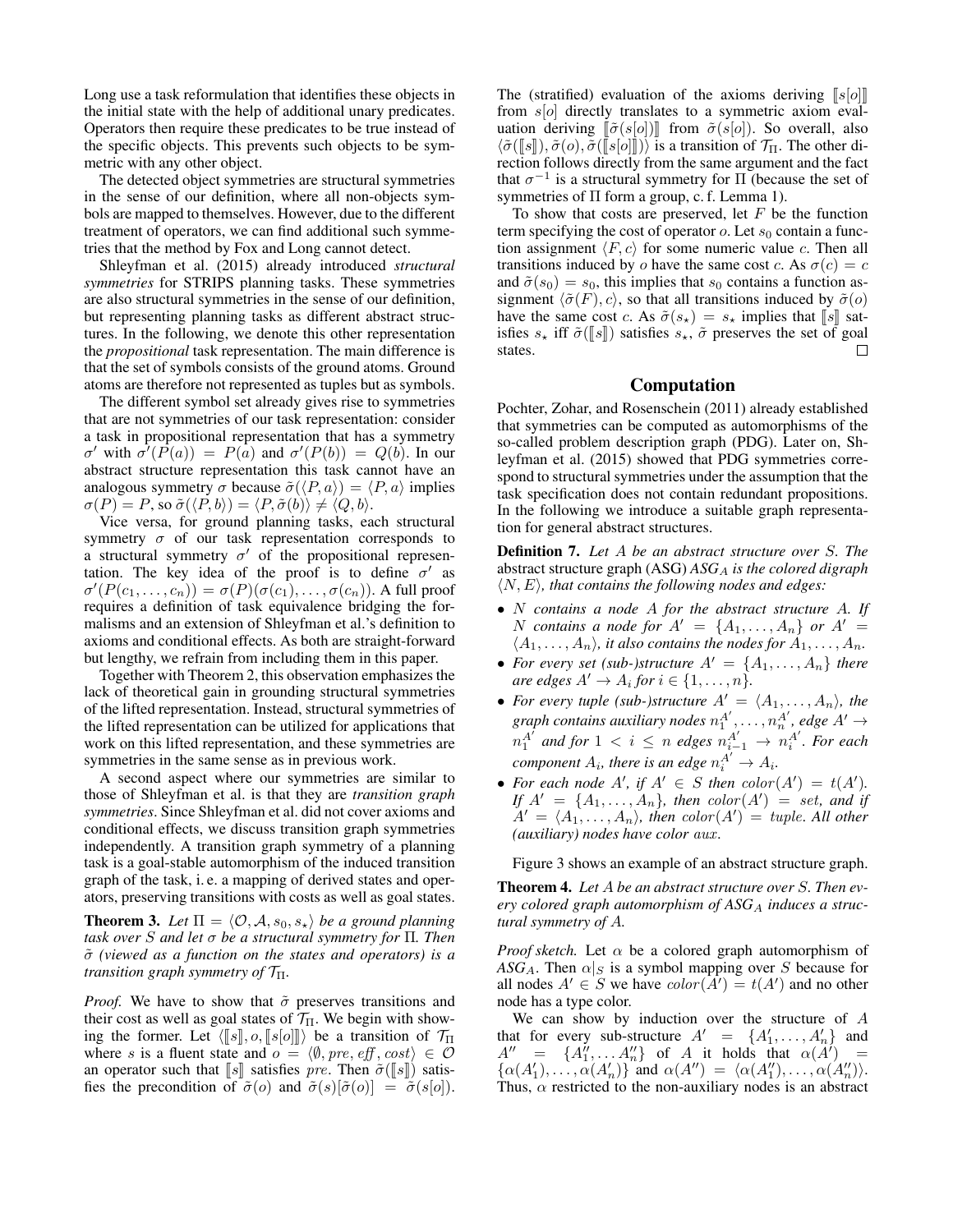

Figure 3: Abstract structure graph for  $\{\langle a, \langle c, d \rangle\},\}$  $\langle b, \langle c, d \rangle \rangle, \langle \langle c, d \rangle, \{a, b\} \rangle$ , where  $a, b, c$  have type  $t_1$ and  $d$  type  $t_2$ . Set nodes are yellow, tuple nodes green, nodes from the set of symbols orange  $(t_1)$  and red  $(t_2)$ , and auxiliary nodes gray. Labels next to some nodes are not part of the graph but should help the reader to match the components. Note that several occurrences of the same sub-structure (e. g.  $\langle c, d \rangle$ ) are only represented once.

structure mapping for A with underlying symbol mapping  $\alpha|_S$ . As A is the only node with no incoming edges, it holds that  $\alpha(A) = A$ , so  $\alpha|_S$  is a structural symmetry of A. that  $\alpha(A) = A$ , so  $\alpha|_S$  is a structural symmetry of A.

An immediate consequence is that we can use any graph automorphism tool to compute structural symmetries of a planning task Π: construct *ASG*<sub>Π</sub> and let the tool compute a set of automorphisms which generate a subgroup of the automorphism group  $\Gamma(ASG_{\Pi})$ .<sup>4</sup> This subgroup corresponds to a symmetry group of Π. This procedure is complete in the sense that it can find all structural symmetries of A.

Theorem 5. *Let* σ *be a structural symmetry for abstract structure* A*. Then* σ *can be extended to a colored graph automorphism of the abstract structure graph ASG<sub>A</sub>.* 

*Proof sketch.* We can extend  $\sigma$  to a suitable permutation  $\alpha$ of the nodes of *ASG*<sup>A</sup> as follows: on the non-auxiliary nodes,  $\alpha$  is identical to  $\tilde{\sigma}$ . For the auxiliary nodes, it maps the node  $n'_i$  that was introduced for the *i*-th component of a tuple  $A'$ to the auxiliary node that was introduced for the  $i$ -th component of tuple  $\tilde{\sigma}(A')$ . Then  $\alpha$  is a permutation of the nodes of *ASG*<sup>A</sup> that only maps nodes to nodes of the same color. For showing that there is an edge  $n \to n'$  iff there is an edge  $\alpha(n) \to \alpha(n')$ , the full proof makes a case distinction for the different cases where edges are introduced in Definition 7. For example, for every edge  $A' \rightarrow A'_i$  that was introduced for set  $A' = \{A'_1, \ldots, A'_n\}$ , there is edge  $\alpha(A') \to \alpha(A'_i)$ because  $\alpha(A') = \{ \alpha(A'_1), \dots, \alpha(A'_n) \}$  is again a set, inducing the required edge in *ASG*A.

# Quantitative Analysis of Lifted Symmetries

Previous work established that propositional structural symmetries arise across nearly all common STRIPS planning

| regular representation: FDR vs lifted |            |        |        |                          | lifted: regular vs bagged |         |        |
|---------------------------------------|------------|--------|--------|--------------------------|---------------------------|---------|--------|
| total                                 | <b>FDR</b> | lifted |        | $\overline{\phantom{a}}$ | total                     | regular | bagged |
| 2518                                  | 1807       | 1352   | 70 (6) | 455 (19)                 | 1764                      | 918     | 782    |

Table 1: Left block: number of tasks (total), out of which with symmetries (FDR/lifted), and number of tasks (domains) with lifted but no FDR symmetries (+) and vice versa (-). Right block: analogously number of tasks with and without lifted symmetries on regular and bagged benchmarks.

benchmarks (Domshlak, Katz, and Shleyfman 2013; Sievers et al. 2015a). As we saw that we might find fewer structural symmetries on the lifted representation, we report quantitative results on all benchmarks (including those with axioms and conditional effects) from the sequential tracks of all IPCs up to 2014 (including identical domains used in different IPCs only once), consisting of 77 domains with a total of 2518 tasks. We implemented the ASG in the translator component of Fast Downward (Helmert 2006) and used the graph automorphism tool Bliss (Junttila and Kaski 2007) to compute generators of symmetry groups. Furthermore, even though our intended application of lifted symmetries is *not* for any applications on ground tasks, for completeness, we also include a comparison to propositional structural symmetries in our analysis. To compute these, we use the PDG described by Shleyfman et al. (2015) (extended to axioms and conditional effects), implemented for the FDR representation used in Fast Downward. To allow a fair comparison, we not only stabilize the goal, but also the initial state, and additionally include symmetries that only act on operators (which is not useful respectively necessary for the application of symmetry-based pruning as in previous work). To further relate our approach to the task transformation into the so-called bagged representation (Riddle et al. 2016), which aims at eliminating symmetries, we also compute lifted symmetries on these reformulated tasks. Each task is run on Intel Xeon E5-2660 CPUs with 2.2 GHz, using a memory limit of 3.5 GiB and a time limit of 300 seconds.<sup>5</sup>

Table 1 shows aggregated quantitative results. First consider the comparison of computing FDR and lifted symmetries on regular IPC benchmarks, shown in the left block. We observe that in total, more than half of the tasks (1352/2518) exhibit lifted symmetries, distributed across 63 out of 77 domains, compared to 1807 tasks with FDR symmetries, distributed across the same 63 domains plus 3 additional domains. While this already establishes that there are lots of lifted symmetries, we further observed that in 6 domains, there are *more* tasks with lifted symmetries than with FDR symmetries (the converse is true in 19 domains). A closer examination of this surprising fact revealed that these lifted symmetries are irrelevant in the reachable state space and hence get removed during the grounding process so that previous notions of structural symmetries could not capture them. For example, in ASSEMBLY, the normalization of

<sup>4</sup>While no polynomial-time algorithms are known for computing the set of generators of the automorphism group of a graph, graph automorphism tools can efficiently compute the generators of a subgroup thereof even for large graphs.

<sup>&</sup>lt;sup>5</sup>Implementation: https://doi.org/10.5281/zenodo.2621897, dataset with benchmarks: https://doi.org/10.5281/zenodo.2621424.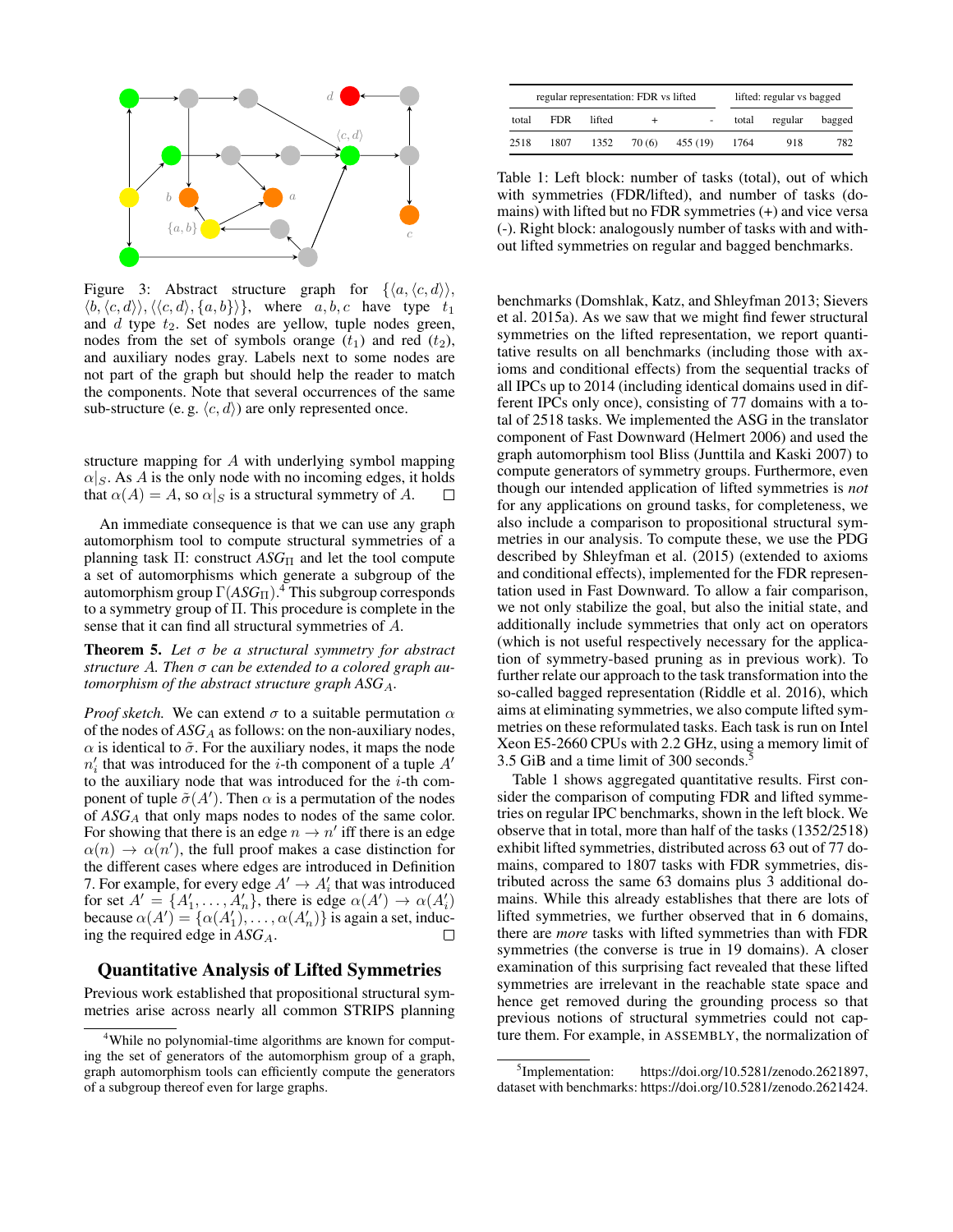

Figure 4: Left: order of lifted vs FDR symmetry groups. Right: number of nodes in ASGs vs PDGs.

PDDL in the translator introduces symmetric axioms, which we detect on the lifted representation, but which get removed again when grounding. The overall much lower number of tasks with lifted symmetries mainly originates from some domains without lifted symmetries containing many more tasks than other domains (e.g., MICONIC, SCHEDULE). For the large majority of domains where both FDR and lifted symmetries arise, the number of tasks with symmetries is the same or similar. Besides the comparison to FDR symmetries, we also analyzed the type of lifted symmetries found in each domain: there are 5 domains with tasks that have only symmetries mapping predicates, 54 domains have symmetries only mapping objects, and the remaining 4 domains contain mixed symmetries.

To further quantify the differences of lifted and FDR structural symmetries, we do not report statistics on the group generators as it was done in previous work, but instead we compute the *order* (= cardinality) of the resulting group using the Python library  $SymPy^6$  with the same memory and time limits, as suggested recently by Shleyfman (2018). Although the equivalence in group order is not a guarantee of group isomorphism (or vice versa), it is indeed a better indicator than the size or the order of a generating set. The left plot in Figure 4 shows the comparison of group orders. Note that we clamp values larger than  $10^{15}$  to  $10^{15}$  for readability. As expected, for many of the domains where there are both lifted and FDR symmetries, the order of FDR symmetry groups is larger than that of lifted groups.

We also analyzed the graphs used to compute FDR and lifted symmetries. The right plot in Figure 4 compares the number of nodes of ASGs and PDGs, highlighting domains with tasks where these numbers are at least a factor 20 apart. For some domains that specify full ground tasks in PDDL, ASGs are larger than PDGs by a constant factor. Furthermore, for small planning tasks, the overhead of having nodes for parameters of actions and literals in the ASGs results in mildly larger graphs compared to PDGs. For most other cases, however, the plot indicates that the size of ASGs

grows significantly slower than that of PDGs. An analysis of the runtime to compute symmetries confirms this result: computing lifted symmetries, there are only 25 tasks for which the computation takes *more* than 2s. In these tasks, the maximum computation time is 8.23s. In contrast, computing FDR symmetries takes more than 2s in 53 tasks and up to 224.113s.

Finally, consider now the right block of Table 1. It compares computing lifted symmetries on regular and bagged domains, restricting the comparison to tasks where the reformulation was possible (1764 tasks across 60 domains). Even though the bagged representation aims at eliminating symmetries, of the 918 tasks across 51 domains with lifted symmetries in the original representation, 782 tasks across 45 domains still exhibit lifted structural symmetries after the reformulation. Furthermore, we also analyzed the orders of the symmetries and found them to be identical in 38 of the 45 domains. This means that many structural symmetries are preserved throughout the reformulation into a bagged representation, thus showing that they capture a stronger concept of symmetry.

#### Discussion and Future Work

The exploitation of symmetries is not only interesting in the context of planning but for many areas working on some form of transition system or model-finding. For example, there is a large body of work on symmetries available in the model checking community (Clarke et al. 1996, tutorial-style survey by Wahl and Donaldson 2010), which already introduced most concepts later adopted by the planning community. Symmetries get likewise exploited in SMT (Déharbe et al. 2011), propositional satisfiability (Crawford et al. 1996) or SAT representations of transition systems (Rintanen 2003). Other areas also aready investigated structural symmetries on lifted representations and how they carry over to the state space (e. g. Starke 1991 for petri nets). We did an analgous analysis for the semantics of planning.

Generally, one is interested in symmetries leading to semantically equivalent theories or tasks, where symmetries

<sup>6</sup>www.sympy.org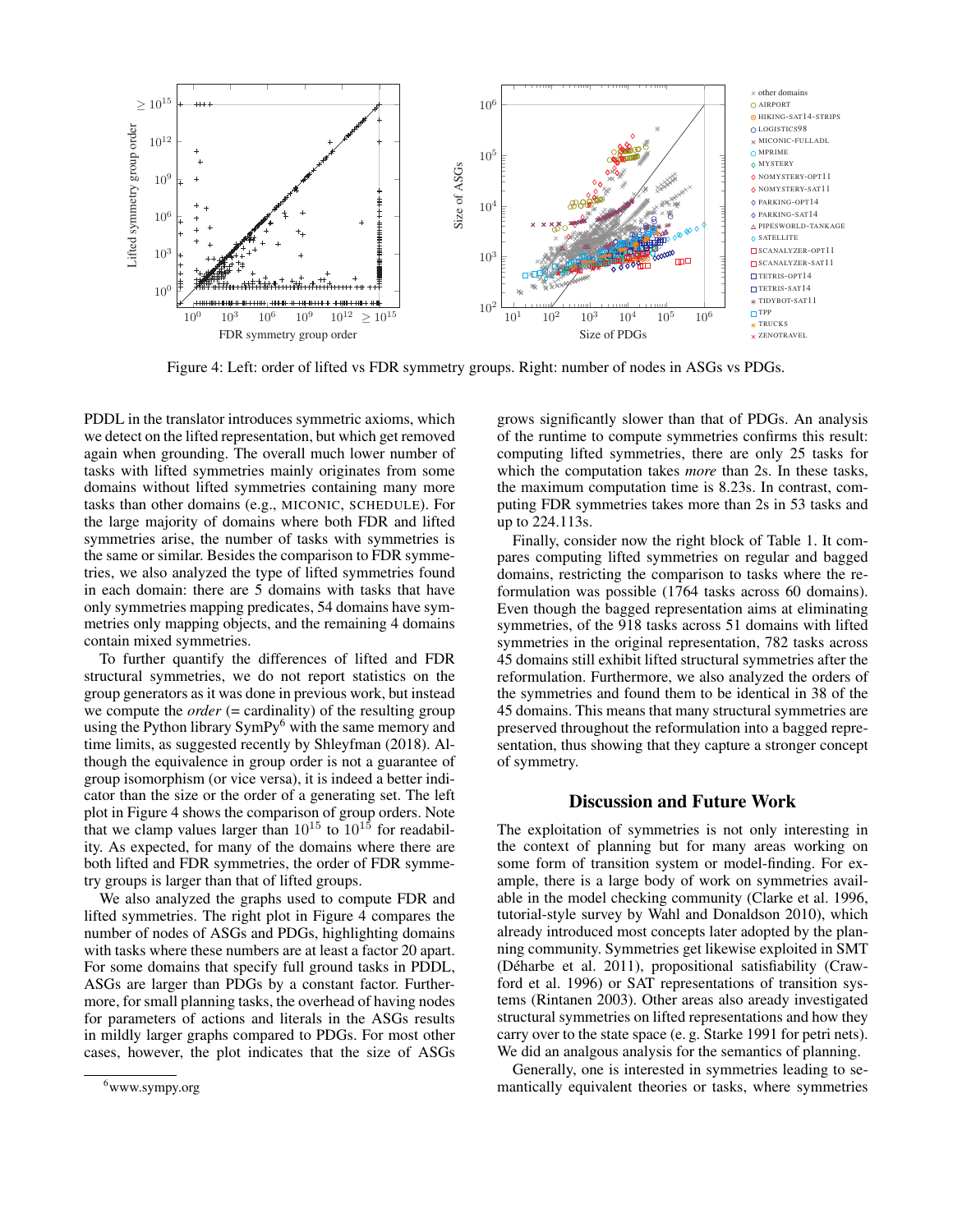are often defined as permutations of symbols of the underlying language. As semantic equivalence is typically too expensive to decide, it is common to use syntactical equivalence instead. For instance, Crawford et al. consider syntactical equivalence in a normal form and Déharbe et al. use rewriting, which can for example reorder parts in a logic conjunction. We also use *syntactical* equivalence, where the abstract structures serve as an alternative to such normal forms, e. g. by representing parts of a planning task for which the order does not matter as sets.

Crawford et al. also relate symmetries to graph isomorphisms. This is nowadays the dominant approach for symmetry detection (Emerson and Sistla 1996; Donaldson, Miller, and Calder 2005; Pochter, Zohar, and Rosenschein 2011) but requires to define a new graph for each new application. We contribute the graph for abstract structures.

Independent from symmetries, this graph representation has already proven to be useful within Delfi1, the planning system that won the classical optimal track of the IPC 2018 (Katz et al. 2018). Delfi1 is an online portfolio, selecting a planner for a given task using a convolutional neural network. For the representation of the task, Delfi1 uses a fixedsized image constructed from the ASGs defined in this work.

While it is quite obvious that structural symmetries computed on the lifted representation of planning tasks carry over to the induced ground task, we pointed out that one needs to be careful when applying *optimized* grounding, which can potentially eliminate symmetries. However, with *rational* grounding, symmetries of the lifted representation are guaranteed to be symmetries of the grounded task. Furthermore, we established that with such grounding, each lifted structural symmetry is a transition graph symmetry of the grounded task and can thus be exploited the same way, e. g. for symmetry breaking in forward search (Pochter, Zohar, and Rosenschein 2011; Domshlak, Katz, and Shleyfman 2012) or orbit space search (Domshlak, Katz, and Shleyfman 2015). However, we saw that – already due to representational limitations – this approach would find fewer symmetries than the approach by Shleyfman et al. (2015) for finding structural symmetries of STRIPS representations.

While these theoretical results are important to clarify the relation of our work to previous notions of symmetry, we see the potential for practical applications of lifted structural symmetries in areas where the earlier notions are inapplicable, namely applications that operate directly on the lifted representation or at the transition point between the lifted and the ground task representation.

One such application is the generation of invariants, which are used for strengthening other techniques, e. g. in constrained PDBs (Haslum, Bonet, and Geffner 2005), deadend detection (Lipovetzky, Muise, and Geffner 2016) or for computing upper bounds on plan length (Rintanen and Gretton 2013). Invariants are also crucial for the transformation of the task into finite-domain representation (Helmert 2009), which many planning heuristics rely on (Edelkamp 2001; Helmert et al. 2014; Seipp and Helmert 2013; Helmert 2006). Traditionally, invariant generation methods fall into two groups: those that operate only on the ground representation (Blum and Furst 1997; Rintanen 1998; 2008)

and those that work directly on the lifted representation (Gerevini and Schubert 1998; Edelkamp and Helmert 1999; Rintanen 2000; Lin 2004; Helmert 2009). The latter usually scale better with the size of the task but require a certain amount of first-order reasoning that suffers from complicated operator specifications.

Recent work on invariants (Li, Fan, and Liu 2013; Rintanen 2017) shows that it is often feasible to only consider a subset of objects for the verification of lifted invariants. An extension of this line of work already exploits structural symmetries as described in this paper, using a symmetrybased task reduction for speeding up the relaxed reachability analysis for grounding and mutex computation (Röger, Sievers, and Katz 2018). The analysis is performed on a smaller task and the full (non-reduced) result gets recovered in a subsequent expansion. While Rintanen considers regression and Röger, Sievers, and Katz a forward analysis, they have identified similar bounds for the number of objects that need to be preserved. We therefore expect that this work can be generalized to cover further invariant synthesis methods.

Our structural symmetries could also be applicable in *lifted* planning. For example, Ridder (2013) uses symmetry breaking of object symmetries in a lifted relaxed planning graph heuristic, also considering so-called *almost symmetry*. It would be interesting to compare the approaches to analyse whether his or our concepts could be further generalized.

Another interesting direction is task reformulation. It can be beneficial to reformulate a planning task so that for some objects only the number of objects with specific properties is represented but not the exact objects (Riddle et al. 2016; Fuentetaja and de la Rosa 2016). This reformulation is related to symmetry-based counter abstraction (Emerson and Wahl 2003) used in model checking, and many of the criteria Riddle et al. use for detecting suitable objects are naturally subsumed by our symmetries. We therefore expect that we can exploit structural symmetries to apply similar state space transformations to a wider range of planning domains.

In this paper, we laid the theoretical foundation for a sound exploitation of symmetries in all above existing and potential applications. Our experiments show that a large number of planning benchmarks exhibits structural symmetries in the lifted representation, so a further investigation of this line of research appears indeed promising.

## Acknowledgments

We have received funding for this work from the European Research Council (ERC) under the European Union's Horizon 2020 research and innovation programme (grant agreement no. 817639).

#### References

Abdulaziz, M.; Norrish, M.; and Gretton, C. 2015. Exploiting symmetries by planning for a descriptive quotient. In *Proc. IJCAI 2015*, 1479–1486.

Blum, A., and Furst, M. L. 1997. Fast planning through planning graph analysis. *AIJ* 90(1–2):281–300.

Clarke, E. M.; Jha, S.; Enders, R.; and Filkorn, T. 1996. Exploiting symmetry in temporal logic model checking. *Formal Methods in System Design* 9(1/2):77–104.